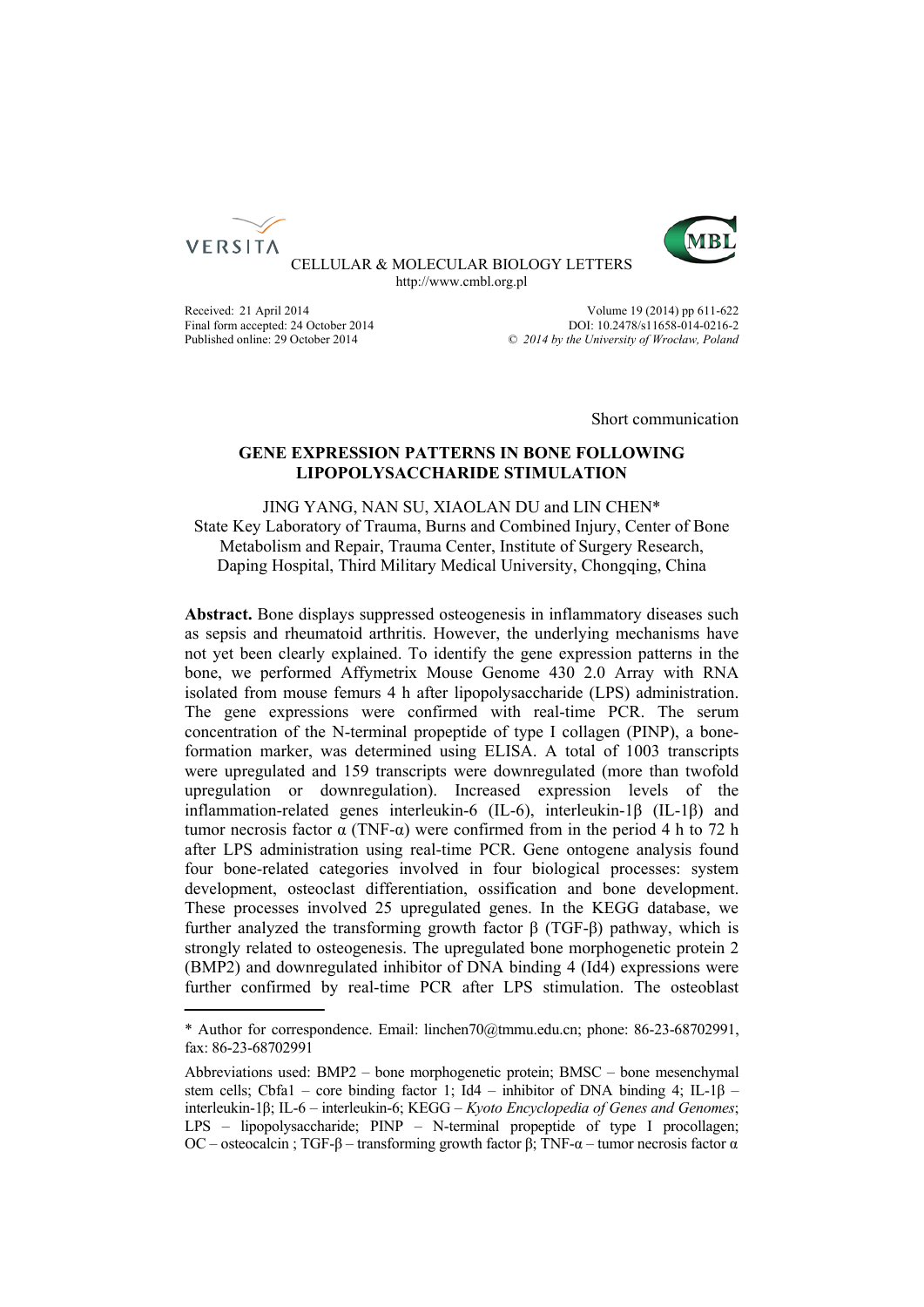function was determined through examination of the expression levels of core binding factor 1 (Cbfa1) and osteocalcin (OC) in bone tissues and serum PINP from 4 h to 72 h after LPS administration. The expressions of OC and Cbfa1 decreased 6 h after administration ( $p < 0.05$ ). Significantly suppressed PINP levels were observed in the later stage (from 8 h to 72 h,  $p < 0.05$ ) but not in the early stage (4 h or 6 h,  $p > 0.05$ ) of LPS stimulation. The results of this study suggest that LPS induces elevated expressions of skeletal system developmentand osteoclast differentiation-related genes and inflammation genes at an early stage in the bone. The perturbed functions of these two groups of genes may lead to a faint change in osteogenesis at an early stage of LPS stimulation. Suppressed bone formation was found at later stages in response to LPS stimulation.

**Keywords:** Lipopolysaccharide, Microarray, Bone, Mouse, Inflammation, Bone morphogenetic protein 2, N-terminal propeptide of type I collagen, Osteogenesis, Core binding factor 1, Osteocalcin

## **INTRODUCTION**

Sepsis is the main cause of admission to critical care units. Most studies of sepsis focus on the vital organs or systems, such as the circulatory, immune and hematological systems. Although numerous therapeutic strategies for sepsis prevention and treatment have been tested, the mortality rate remains high. Recently, bone has been found to play a critical role in regulating many important physiological functions including hematopoiesis, the immune response and energy metabolism [1–4]. These results suggest bone may play a crucial role in the pathogenesis of sepsis.

Generally, bone resorption activity is enhanced in inflammatory diseases. Inflammation induced by lipopolysaccharides (LPS) mimics bacterial infection and stimulates bone resorption in animals, including humans [5–7], which may be directly mediated by TLR4 activation in osteoclasts or secretion of inflammatory factors [8, 9]. Plasma endotoxin absorption could reduce this elevated bone resorption in sepsis patients [10]. However, the change in bone formation function is controversial in inflammatory diseases. We found decreased bone-specific alkaline phosphatase (bALP) levels in the serum of infected neonates, including septic ones, compared with non-infected neonates [11]. In previous in vitro studies, LPS was found to depress bone nodule formation in primary fetal rat calvaria cells and osteoblast differentiation in MC3T3E1 cells [12, 13]. Activated Notch pathway coupling with suppressed canonical Wnt/beta-catenin signaling is involved in this process, as previously reported [13]. By contrast, increased levels of the serum bone formation biomarker N-terminal propeptide of type I procollagen (PINP) were detected in cases of human endotoximia [7]. The mechanisms of this perturbed osteoblast function in response to LPS stimulation have not been clearly elucidated. Clarification of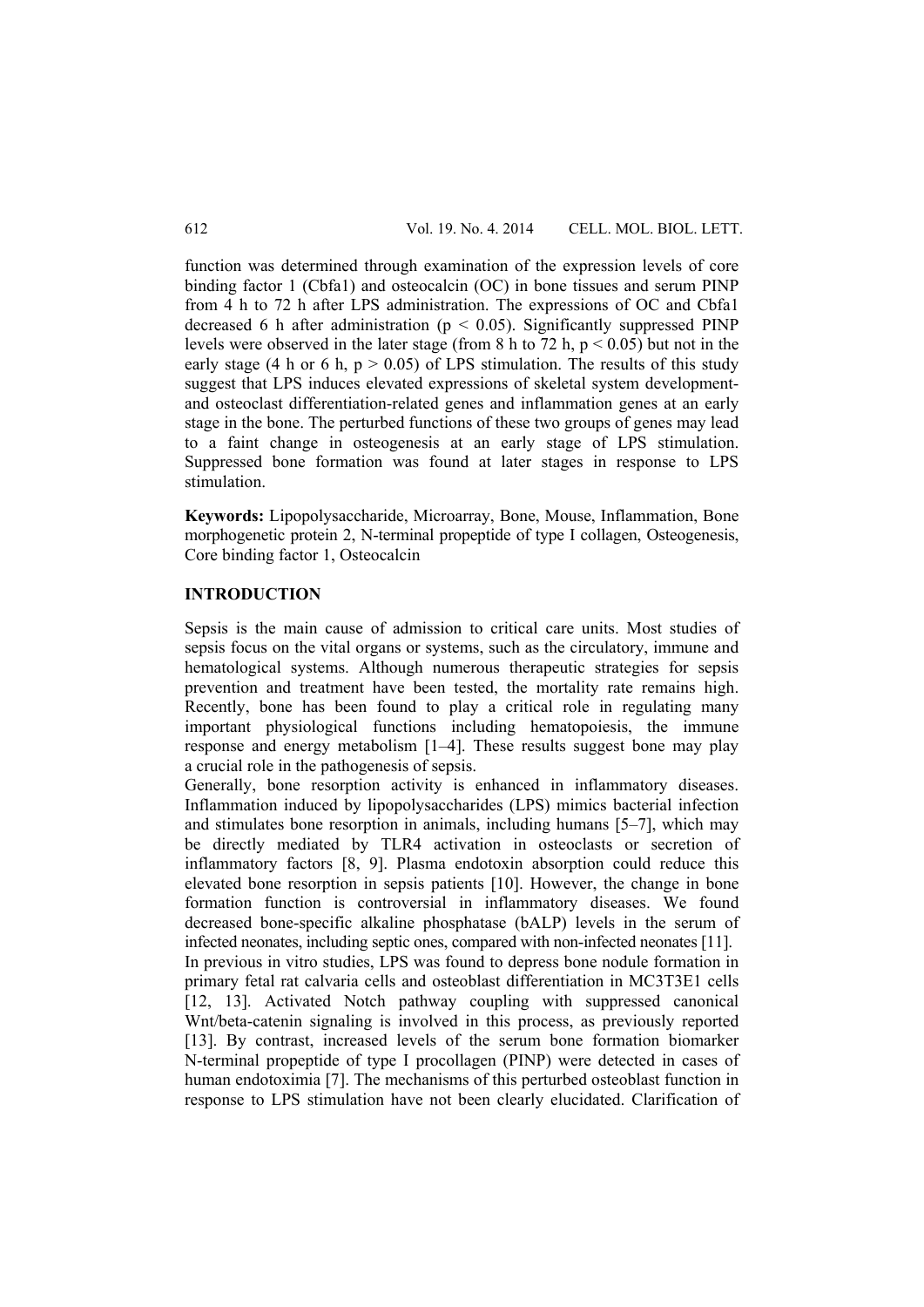the expression pattern of genes in this pathophysiological process is helpful to understand the mechanisms.

In this study, to profile the gene expression patterns in bone at the early stage after LPS simulation, we used gene chip and bioinformatics software to cluster genes into different expression patterns and signaling pathways. Then we detected the expression levels of osteogenesis marker genes with real-time PCR and the concentrations of serum PINP with ELISA to evaluate osteoblast function.

#### **MATERIALS AND METHODS**

#### **Animals**

Male C57BL/6 mice aged 6 weeks were purchased from the Animal Center of Daping Hospital of the Third Military Medical University. Mice were divided into the LPS group and control group randomly. The LPS group mice were intraperitoneally injected with 15 mg/kg LPS *E. coli* 0111:B4 (Sigma Chemical Co.) while the control group mice were given an equal volume of saline. The Institutional Animal Care and Use Committee of Daping Hospital approved all of the experiments involving animals.

## **Microarray**

A total of 10 mice (5 per group, control or LPS), were used for the microarray experiment. First, total RNA extracted with TRIzol Reagent (Invitrogen Life Technologies) was purified using an RNeasy MinElute Cleanup kit (Qiagen). Double-stranded cDNA was synthesized from 5 μg total RNA and purified with an Affymetrix GeneChip Sample Cleanup Kit. Biotin-labeled cRNA prepared from double-stranded cDNA with Affymetrix IVT Labeling Kit was purified and fragmented to 35–200 nt. An Affymetrix Mouse Genome 430 2.0 Array was hybridized with fragmented biotin-labeled cRNA (0.05 μg/μl) for 16 h at 45ºC in an Affymetrix Hybridization Oven 640. Then the washed array was scanned using an Affymetrix GeneChip Scanner 3000. The chip signals were analyzed with Affymetrix GeneChip Operating Software Version 1.4. The bioinformatics analysis was performed using Affymetrix microarray analysis software microarray suite 4 (MAS 4; http://bioinfo.capitalbio.com/mas/login.do).

## **RNA extraction**

Total RNA from femurs was isolated with TRIzol Reagent (Invitrogen Life Technologies) according to the manufacturer's protocol. Briefly, 5 mice per group were killed by cervical dislocation 4, 6, 12, 24, 48 and 72 h after injection of LPS or 4 h after saline injection. The femurs were rinsed quickly in diethylpyrocarbonate-treated PBS and ground with liquid nitrogen. The bone powder was then mixed with TRIzol Reagent and extracted with chloroform, isopropanol and ethanol in turn to get total RNA. The concentration of total RNA was measured with a spectrophotometer at a 260/280 absorbance ratio (Eppendorf).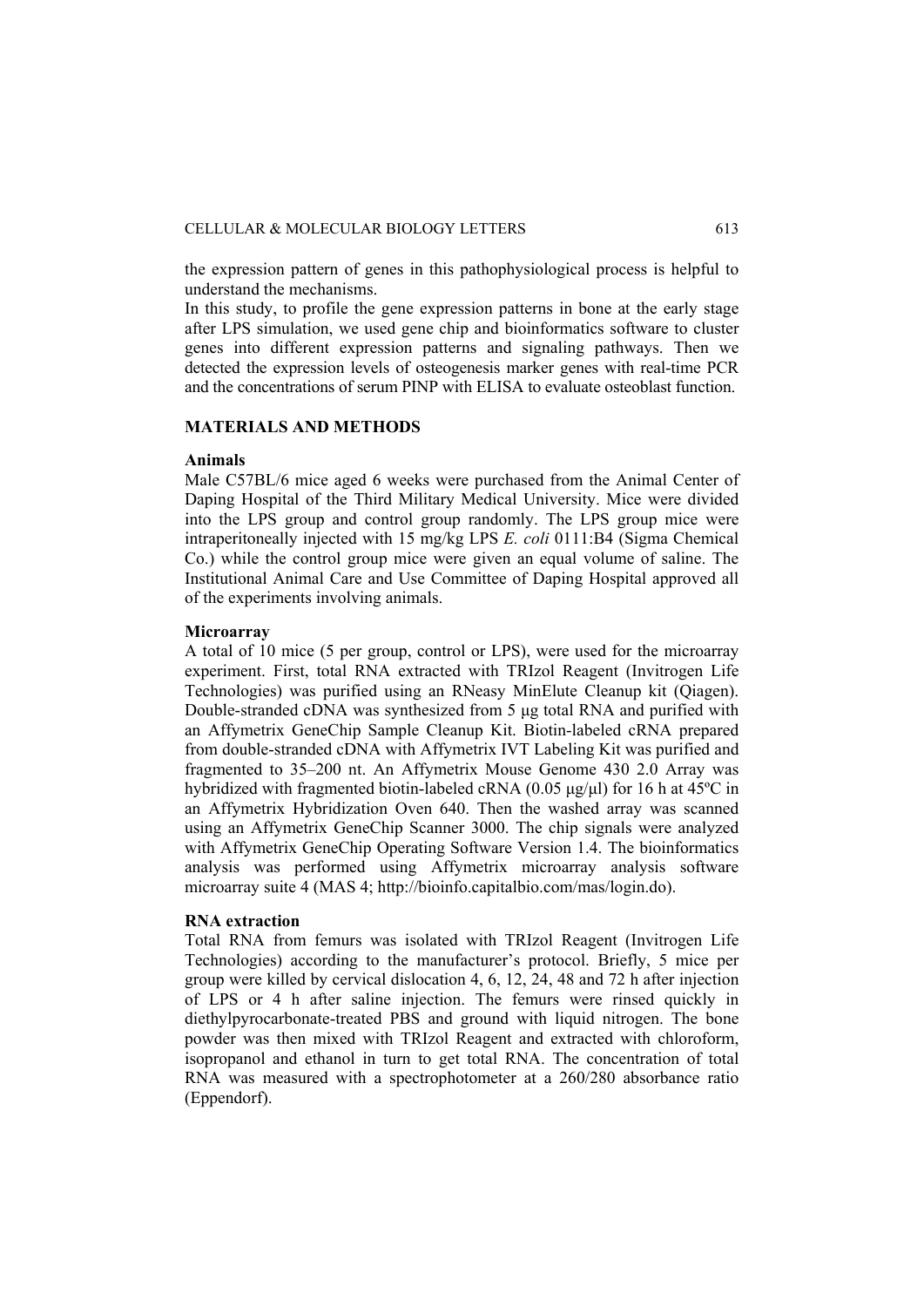#### **Quantitative real-time PCR**

The total RNA was treated with DNase (Qiagen) at 37ºC and resuspended in RNase-free ddH<sub>2</sub>O. cDNA (20 μl) was prepared from 1 μg total RNA using an Exscript Reverse kit (TAKARA) according to the manufacturer's protocol. Quantitative real-time PCR was performed with SYBR Primer Ex Taq kit (TAKARA) on an MX3000P PCR machine (Stratgene). The sequences of primers used for quantitative real-time PCR are listed in Table 1. The fold changes of the tested genes were normalized against the cycle threshold (Ct) values of cyclophilin A based on dRn.

Table 1. Real-time PCR primer sequences.

| Gene             | Forward primer sequence | Reverse primer sequence       |  |
|------------------|-------------------------|-------------------------------|--|
| TNF- $\alpha$    | TCCCCAAAGGGATGAGAAGTTC  | <b>TCATACCAGGGTTTGAGCTCAG</b> |  |
| IL-1 $\beta$     | CACCTCTCAAGCAGAGCACAG   | GGGTTCCATGGTGAAGTCAAC         |  |
| $IL-6$           | TTCCATCCAGTTGCCTTCTT    | CAGAATTGCCATTGCACAAC          |  |
| BMP <sub>2</sub> | TGAGGTGCACAGACTTGGA     | TGTACGCGTGGAATGACCTA          |  |
| Id4              | CAGTGCGATATGAACGACTGC   | GACTTTCTTGTTGGGCGGGAT         |  |
| Chfa1            | TGAGGAAGAAGCCCATTCAC    | ACTTCTTCTCCCGGGTGTG           |  |
| OC               | TCTGACAAAGCCTTCATGTCC   | AAATAGTGATACCGTAGATGCG        |  |
| Cyclophilin A    | CGAGCTCTGAGCACTGGAGA    | TGGCGTGTAAAGTCACCACC          |  |

#### **Enzyme-linked immunosorbent assay (ELISA)**

Blood samples were obtained from the orbital sinus of 5 mice per group 4, 6, 12, 24, 48 and 72 h after LPS administration or 4 h after saline injection under pentobarbital anesthesia. Serum was collected and stored at –70ºC until use. Levels of PINP were quantified with a Mouse PINP EIA Kit (IDS) according to the manufacturer's protocol.

#### **Statistical analysis**

All the statistical analyses were carried out with SPSS 11.0 software. Onesample T tests were used to compare the gene expression levels between groups. One-way ANOVA tests were used to compare serum PINP levels.  $p < 0.05$  was considered significant.

## **RESULTS**

# **Gene expression patterns of LPS-treated femurs**

To identify the profiles of gene expression in bone induced by LPS, total RNA of mouse femur was isolated 4 h after LPS administration. The expressions of a total of 45037 transcripts were examined with a microarray. The subset of transcripts with a greater than  $+/-2$ -fold change in expression and  $p < 0.05$ (Student's t-test) between groups were defined as being regulated. Of the 1162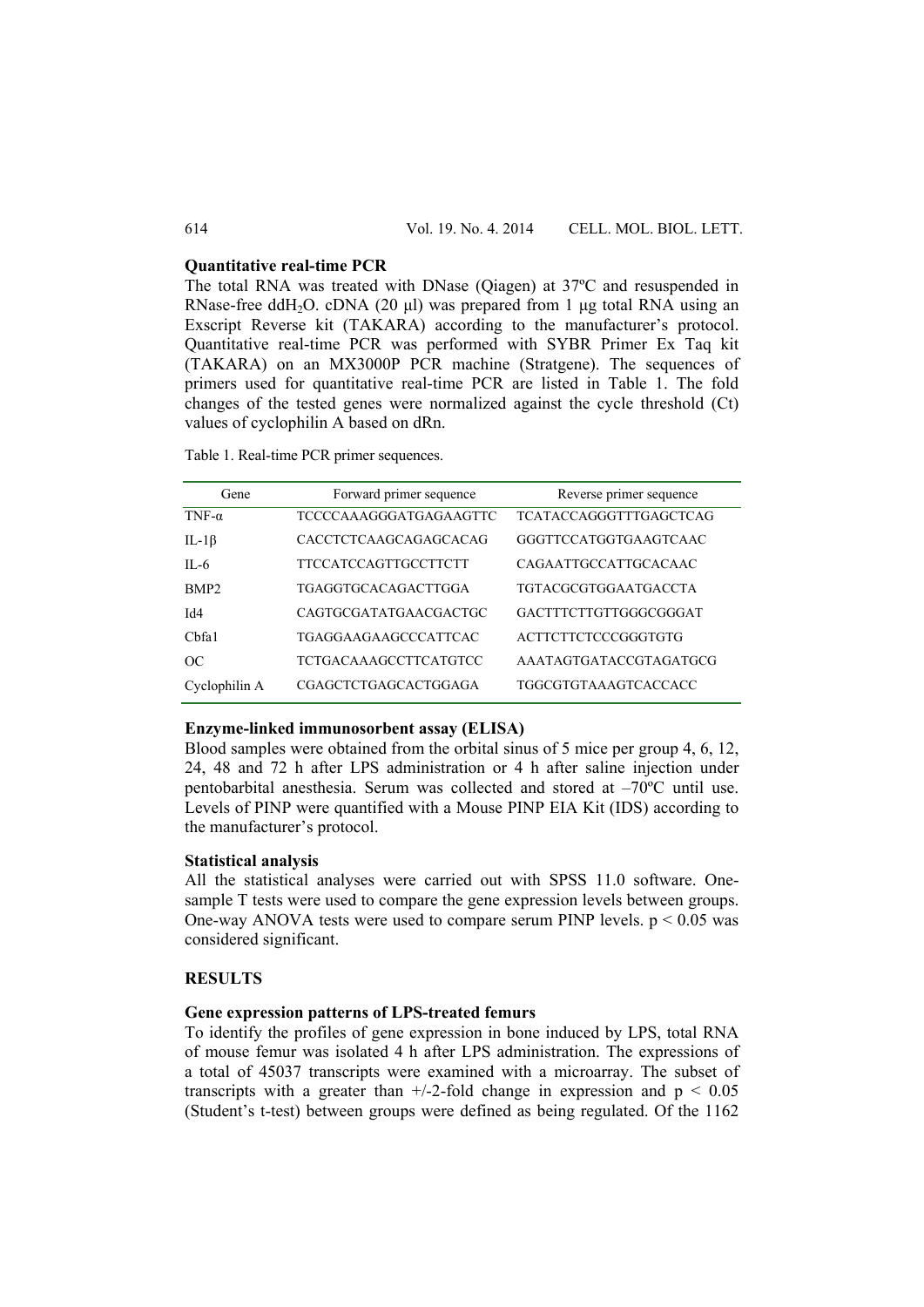transcripts considered to be differentially expressed, 1003 were upregulated and 159 were downregulated 4 h after LPS administration. Persistent increased expression patterns of three representative cytokine genes interleukin-6 (IL-6), interleukin-1β (IL-1β) and tumor necrosis factor α (TNF-α) were detected using real-time PCR from 4 to 12 h after LPS stimulation (Fig. 1A–C).



Fig. 1. Expression levels of the preinflammatory mediator genes BMP2 and Id4 and the osteogenic marker genes in mice femurs after LPS administration. A–C – The expression level of TNF-α peaked at 4 h, while those of IL-6 and IL-1β respectively peaked 6 h and 12 h after LPS stimulation. D–E – Similar to chip results, increased expression of BMP2 and suppressed expression of Id4 were detected from 4 to 6 h after LPS stimulation. F–G – Significantly decreased expression levels of cbfa1 and OC were observed from 6 to 72 h after LPS stimulation.  $\mathbf{p} < 0.05$ ,  $\mathbf{p} < 0.01$  compared with the control group.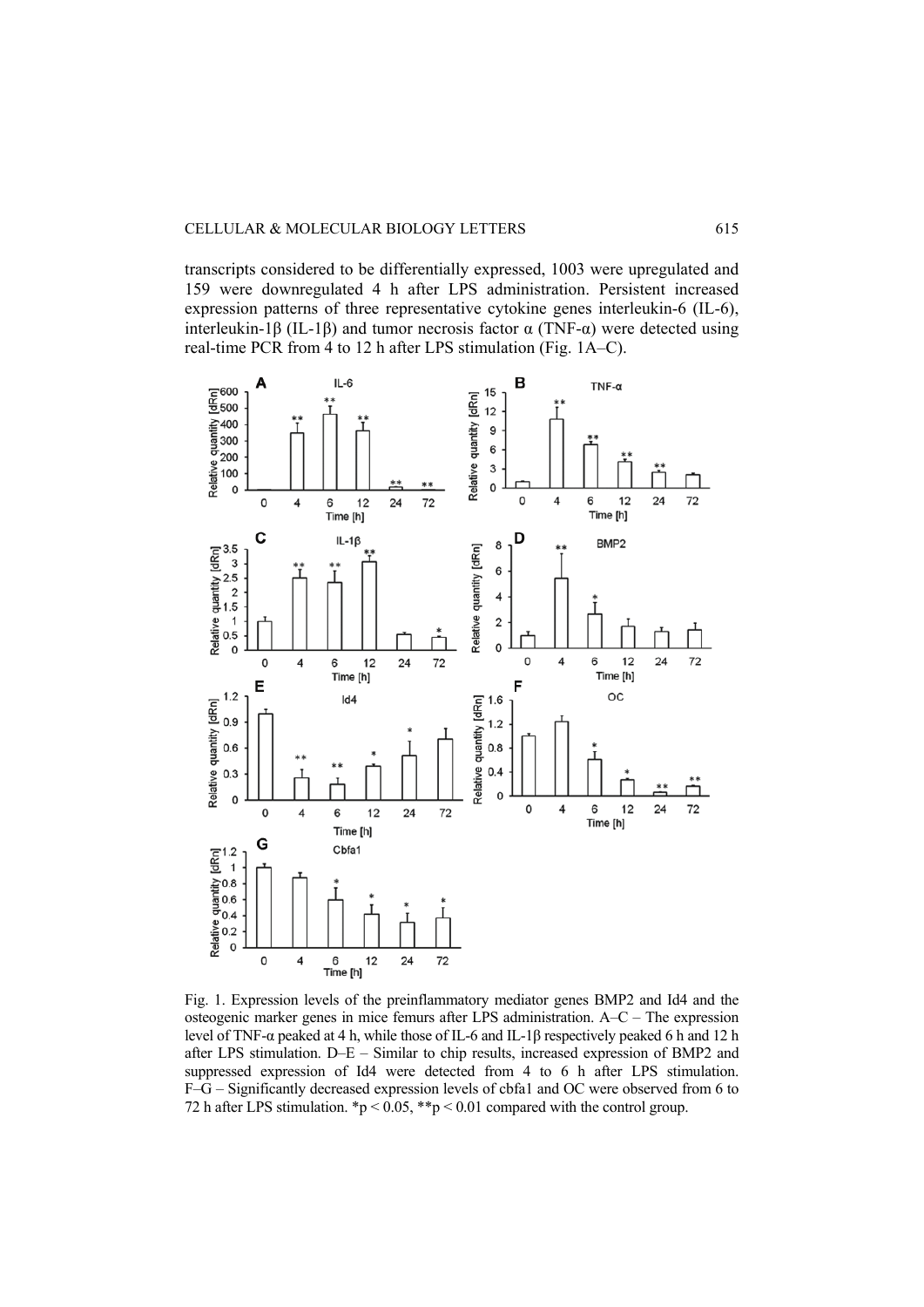## **Gene ontology (GO) analysis**

To further explore microarray data, GO analysis was performed using Molecule Annotation System (MAS) V4.0 software. After applying a p-value cut-off of 0.05, 320 GO categories in biological processes domains were considered as significantly over-represented. Four bone-related categories (skeletal system development, osteoclast differentiation, ossification and bone development) involved 25 upregulated genes, such as bone morphogenetic protein 2 (BMP2), vitamin D receptor (VDR) and bone sialoprotein (IBSP; Table 2).

Table 2. The classification of differentially expressed genes in bone after LPS stimulation (assessed using GO analysis).

| GO name                                 | $P-$             | Count in<br>value category | Gene symples                                                                                                                                                    |
|-----------------------------------------|------------------|----------------------------|-----------------------------------------------------------------------------------------------------------------------------------------------------------------|
| Skeletal system 0.002 22<br>development |                  |                            | BMP2, VDR, IBSP, TBX3, PTGS2, ARID5B, TIPARP,<br>EDN1, COL2A1, ZBTB16, MMP13, COL9A1, TNFSF11,<br>HIF1A, CTGF, PDGFRA, ACAN, UBD, ROR2, RIPPLY2,<br>IGFBP3, MYC |
| Osteoclast<br>differentiation           | $0.003 \quad 4$  |                            | CALCR, TNF, TNFSF11, CD300LF                                                                                                                                    |
| Ossification                            | $0.017$ 10       |                            | BMP2, IBSP, TNFSF11, PTGS2, CTGF, UBD, COL2A1,<br>RIPPLY2, IGFBP3, MMP13                                                                                        |
| <b>B</b> one<br>development             | $0.032 \quad 10$ |                            | IBSP, BMP2, TNFSF11, PTGS2, CTGF, UBD, COL2A1,<br>RIPPLY2, IGFBP3, MMP13                                                                                        |

Table 3. Fold change in the expression of genes involved in the TGF-β signaling pathway at the early stage of LPS stimulation in bone.

| Gene             | Description                                              | Fold change |
|------------------|----------------------------------------------------------|-------------|
| ACVR1            | Activin A receptor, type 1                               | 2.18        |
| BMP <sub>2</sub> | Bone morphogenetic protein 2                             | 2.79        |
| <b>FST</b>       | Follistatin                                              | 4.49        |
| Id <sub>2</sub>  | Inhibitor of DNA binding 2                               | 2.13        |
| Id <sub>3</sub>  | Inhibitor of DNA binding 3                               | 2.04        |
| Id4              | Inhibitor of DNA binding 4                               | $-2.12$     |
| <b>IFNG</b>      | Interferon gamma                                         | 2.64        |
| <b>INHBA</b>     | Inhibin beta-A                                           | 2.49        |
| <b>INHBB</b>     | Inhibin beta-B                                           | 3.33        |
| LTBP1            | Latent transforming growth factor beta binding protein 1 | 2.13        |
| Myc              | Myelocytomatosis oncogene.                               | 2.29        |
| THBS1            | Thrombospondin 1                                         | 3.13        |
| <b>TNF</b>       | Tumor necrosis factor                                    | 2.37        |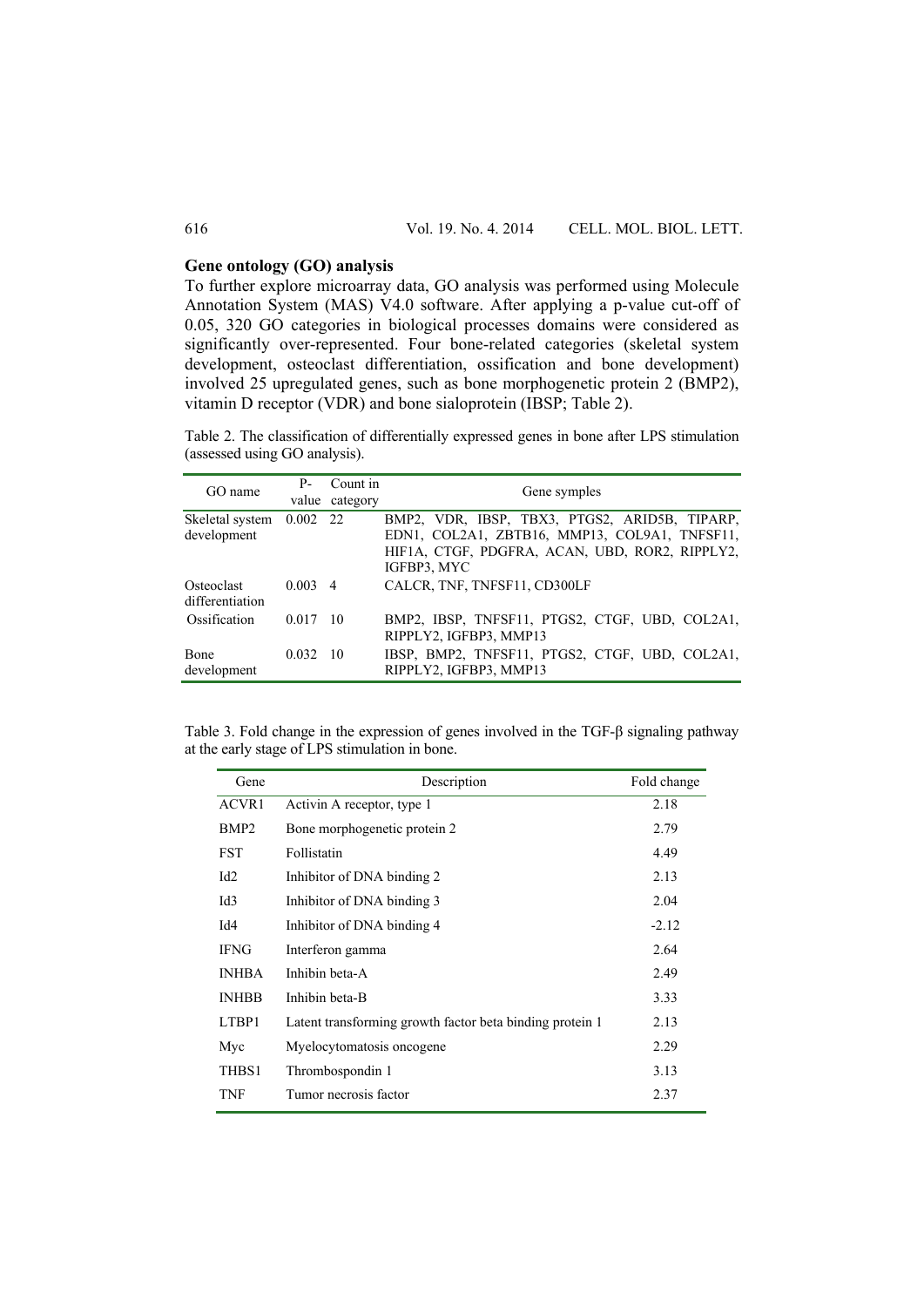## CELLULAR & MOLECULAR BIOLOGY LETTERS 617

## *Kyoto Encyclopedia of Genes and Genomes* **(KEGG) analysis**

The bioinformation analysis using MAS software also highlighted pathways that were significantly affected by LPS. According to the KEGG database, a total of 236 differentially expressed genes were recruited in 46 pathways when applying a p-value cut-off of 0.01.

Transforming growth factor β (TGF-β) pathway, a well-known osteogenesis regulator, was further analyzed (Table 3). Of the thirteen differentially expressed genes involved in the TGF-β pathway, Id4 was the only downregulated gene. A similar expression change of BMP2 and Id4 was also detected using real-time PCR (Fig. 1D, E). The peak expression level of BMP2 was observed at 4 h ( $p < 0.001$ ). There was no significant difference in the BMP2 expression levels between the 12, 24, 72 h and saline groups. Suppressed Id4 expression levels were observed from 4 to 24 h ( $p < 0.05$ ).

## **Change of osteoblast function in response to LPS stimulation**

According to the microarray results, the known osteogenesis marker genes, such as core binding factor alpha 1 (Cbfa1) and osteocalcin (OC) had no significant changes. The expressions of these genes were examined using real-time PCR over a time course of 4–72 h (Fig. 1F–H). Compared with the saline group, the expression levels of Cbfa1 showed no significant changes, while that of OC was slightly increased at 4 h. LPS significantly suppressed the mRNA expression of Cbfa1 and OC 6 h after administration ( $p < 0.05$ ).



Fig. 2. The serum concentration of PINP after LPS administration. A significantly decreased serum level of PINP was observed from 8 to 72 h after LPS stimulation.  $*p < 0.05$ ,  $* p < 0.01$  compared with saline group.

To further assess the effect of LPS on bone formation in vivo, the serum concentration of PINP was measured with ELISA. LPS time-dependently reduced the serum PINP concentration (Fig. 2). The serum PINP level significantly decreased from  $117.0 \pm 39.54$  to 65.14  $\pm 35.87$  ng/ml 8 h after LPS stimulation (p = 0.022) but the levels at 4 h (94.8  $\pm$  59.95 ng/ml, p = 0.593) and 6 h (78.4  $\pm$  26.30 ng/ml p = 0.361) showed no statistical difference compared with the saline group. Significant decreases in PINP were also observed at 12 h  $(p = 0.037)$ , 24 h  $(p = 0.034)$  and 72 h  $(p = 0.007)$ .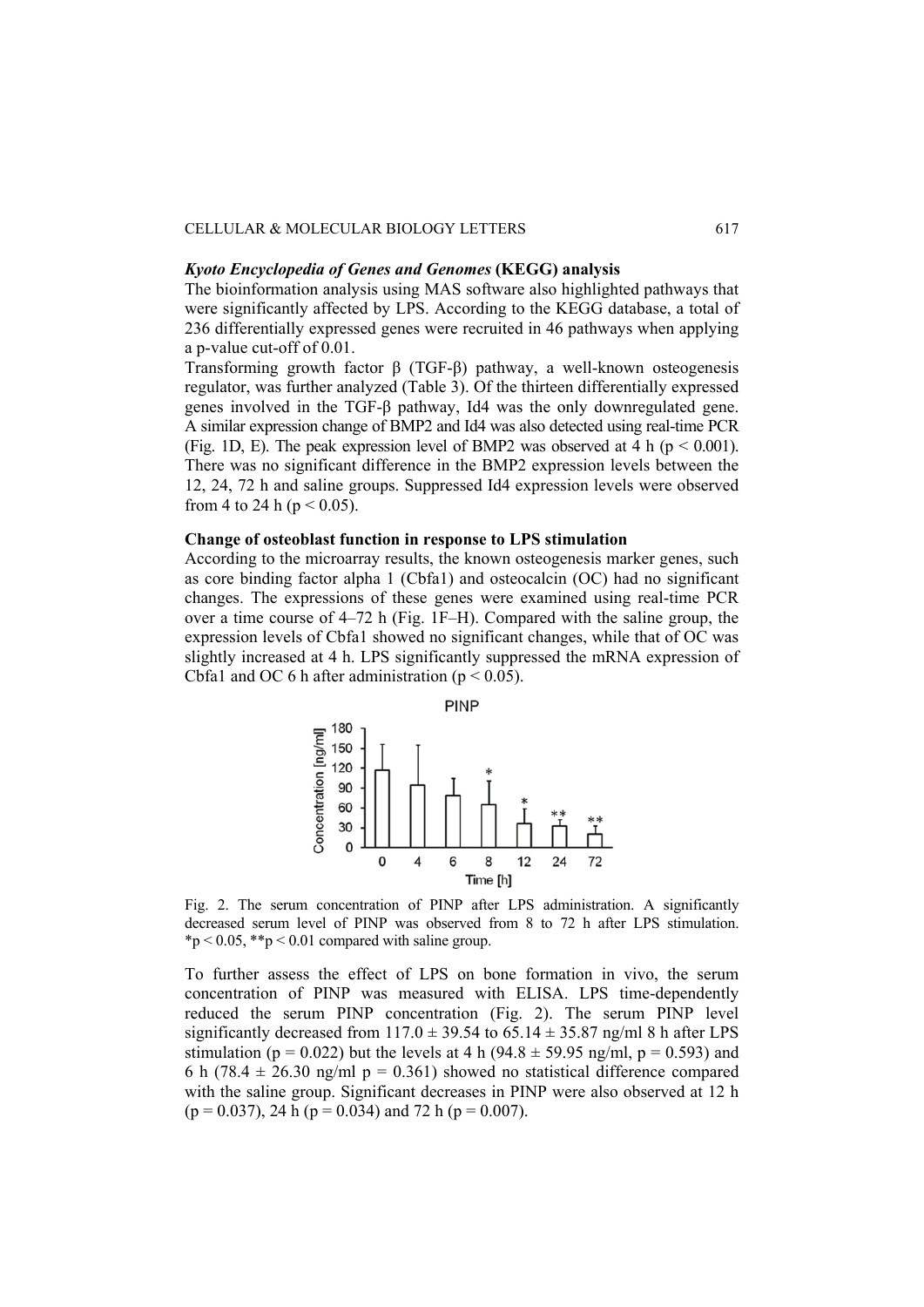#### **DISSUSSION**

Bone displays active bone remodeling in many inflammatory diseases. Generally, LPS and cytokines induced by LPS could directly enhance osteoclast function and increase bone resorption. However, the effects of LPS on osteoblasts are controversial. Previous studies reported that LPS could enhance bone formation and depress the expressions of osteogenesis marker genes, such as ALP and OC [7, 12]. The mechanisms underlying the perturbed osteoblast function are not clearly clarified. In this study, we used microarrays to explore the expression patterns of bone in LPS-treated mice.

We found that a relatively high proportion of genes exhibit a significant detectable difference in transcription levels (1003 upregulated and 159 downregulated, with a greater than  $+/2$  fold change) at an early stage of LPS stimulation. Persistently elevated expression levels of the three represented inflammatory genes, IL-6, IL-1β and TNF-α, were found at both early and later stages of LPS stimulation. As previously reported, a variety of cytokines are known to negatively regulate osteoblast function. TNF-α and IL-1 inhibit the differentiation of osteoblasts and bone mesenchymal stem cells (BMSCs) [14–16]. These cytokines also inhibit collagen synthesis and increase the apoptosis of osteoblasts [17–20]. However, the mechanisms of IL-6, IL-1 $\beta$  and TNF- $\alpha$ suppress bone formation are not clear and need to be studied.

GO analysis revealed that most of the significantly altered genes were involved in inflammation, the immune response and apoptosis. We also found 25 upregulated genes involved in four bone-related categories (skeletal system development, osteoclast differentiation, ossification and bone development). In line with this, KEGG analysis also highlighted the TGF-β pathway, a wellknown bone formation-related pathway. Thirteen differentially induced genes are involved in the TGF-β pathway. The expression pattern of BMP2 was also confirmed with real-time PCR. BMP2 is known to play an important role in the embryonic development of neural crest, heart and limb bud [21–23]. BMP2 also contributes to postnatal bone formation. It could enhance osteoblast proliferation and differentiation [24].

Id2 and Id3, which were previously defined as the target genes of BMP2, were upregulated, while Id4 was downregulated. According to previous studies, BMP-2 had different effects on the expression of Id4 mRNA depending on the cell types. BMP2 induced upregulation of Id4 in RD-C6 cells, while inhibition of its expression was observed in MC3T3E1 cells [25, 26]. Id4 is known as an essential factor for neural differentiation and lymphocyte development [27, 28]. However, the role of Id4 in osteoblastic differentiation has not been clarified. It will be important to investigate the regulatory mechanism of Id4 during LPS-induced osteoblastic differentiation.

Considering the perturbed roles of inflammation genes and BMP2 in osteogenesis, we detected the expressions of osteogenic genes and serum bone formation marker. Similarly to some previous studies, our findings show that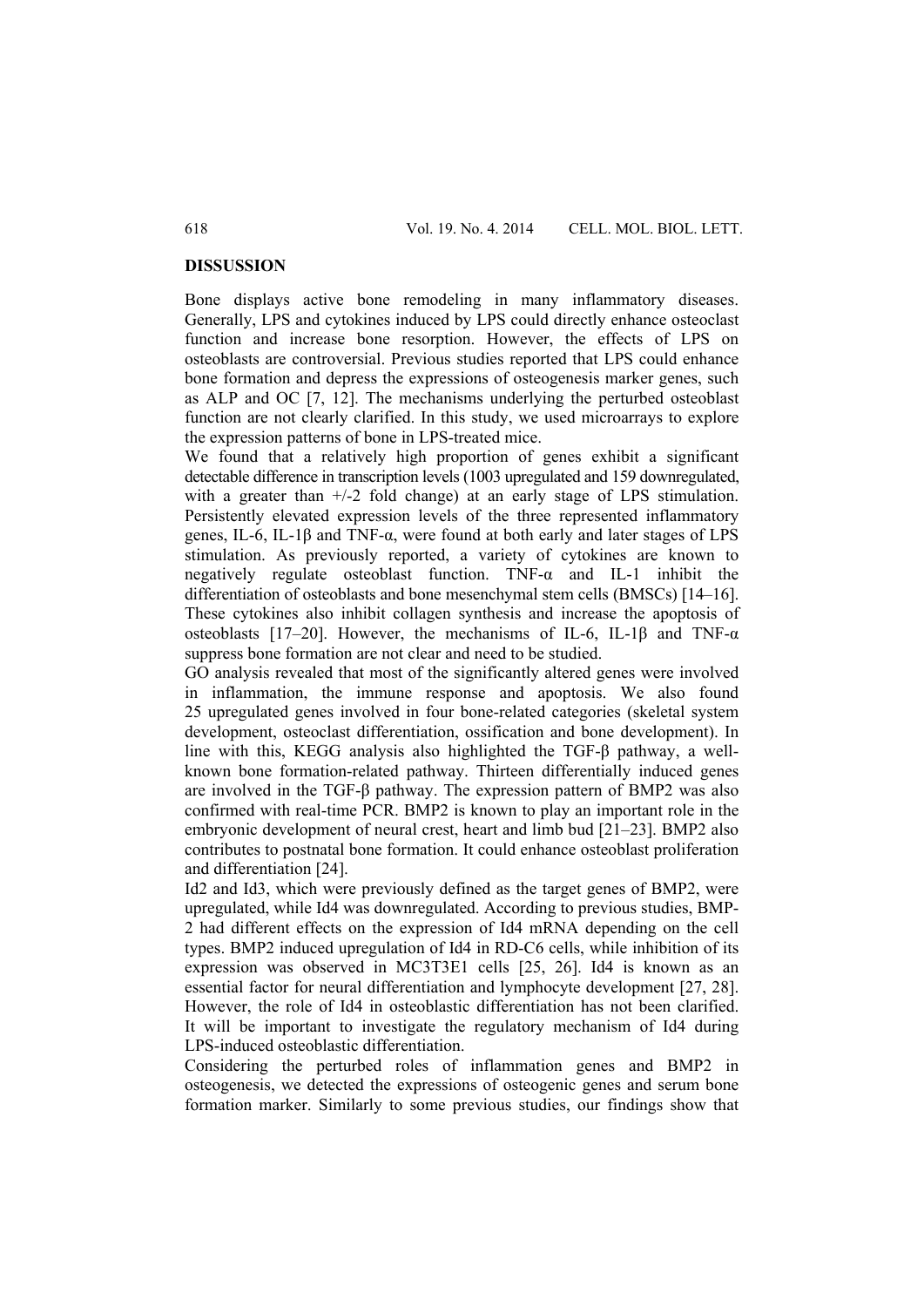*E. coli* LPS time-dependently induced suppressed bone formation in mice. Significantly decreased expression levels of the osteogenic marker genes OC and Cbfa1 were observed at a later stage after LPS stimulation. Consistent with a change in bone osteogenic marker gene expressions, LPS also timedependently suppressed the bone formation biomarker levels of PINP. This was in line with our previous finding that the serum levels of another bone formation marker, bALP, were lower in infected neonates than in non-infected ones [11]. Another study found increased PINP coupling with decreased C-terminal telopeptide of type I collagen (CTX), a marker for bone resorption, 6 h after LPS administration in humans [7]. This may due to the different experimental conditions, such as observing time-point and LPS dosage.

Huang et al. found that LPS could inhibit BMP-2-induced osteogenesis, which is represented by suppressed ALP activity and downregulated osteogenic genes in bone marrow mesenchymal cells [29]. Thus, the impressed osteogenesis function observed at the later stage of LPS administration may be due to persistent increased expression levels of inflammatory genes.

In conclusion, we found that LPS induces elevated expressions of inflammation genes and skeletal system development-related genes at an early stage in bone tissue. The opposite functions of these genes on the bone may lead to a slight change in osteogenesis at the early stage of LPS stimulation.

**Acknowledgement.** This study was supported by the Fundamental and Frontier Research Project of Chongqing, China (CSTC2013jcyjC00009) and Program for Changjiang Scholars and Innovative Research Team in University (PCSIRT) (IRT1216).

## **REFERENCES**

- 1. Calvi, L.M., Adams, G.B., Weibrecht, K.W., Weber, J.M., Olson, D.P., Knight, M.C., Martin, R.P., Schipani, E., Divieti, P., Bringhurst, F.R., Milner, L.A., Kronenberg, H.M. and Scadden, D.T. Osteoblastic cells regulate the haematopoietic stem cell niche. **Nature** 425 (2003) 841–846. DOI: 10.1038/nature02040.
- 2. Riedemann, N.C., Guo, R.F. and Ward, P.A. Novel strategies for the treatment of sepsis. **Nat. Med.** 9 (2003) 517–524. DOI: 10.1038/nm0503-517.
- 3. Walsh, M.C., Kim, N., Kadono, Y., Rho, J., Lee, S.Y., Lorenzo, J. and Choi, Y. Osteoimmunology: interplay between the immune system and bone metabolism. **Annu. Rev. Immunol.** 24 (2006) 33–63. DOI: 10.1146/annurev.immunol. 24.021605.090646.
- 4. Lee, N.K., Sowa, H., Hinoi, E., Ferron, M., Ahn, J.D., Confavreux, C., Dacquin, R., Mee, P.J., McKee, M.D., Jung, D.Y., Zhang, Z., Kim, J.K., Mauvais-Jarvis, F., Ducy, P., Karsenty, G. Endocrine regulation of energy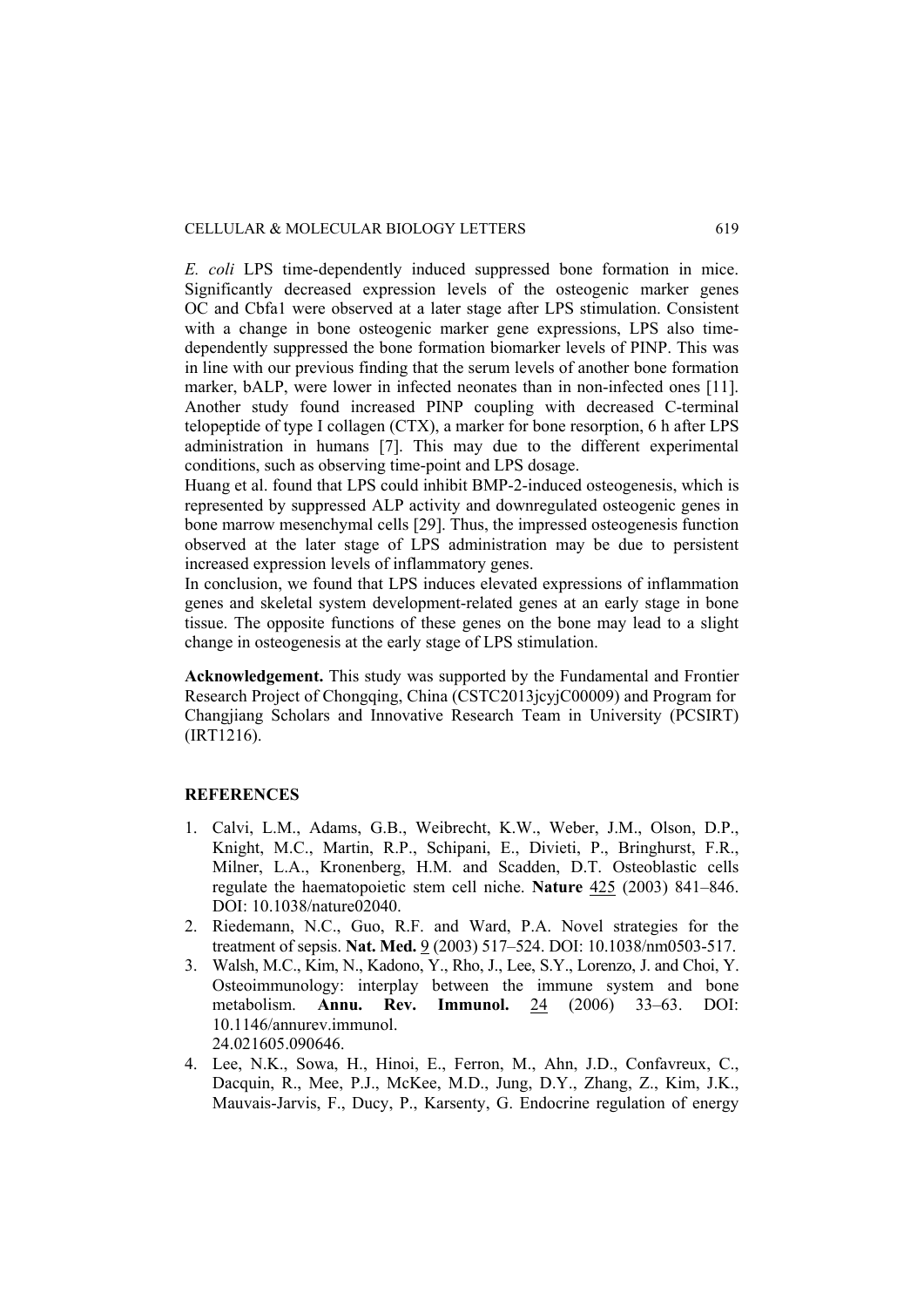metabolism by the skeleton. **Cell** 130 (2007) 456–469. DOI: 10.1016/j.cell.2007.05.047.

- 5. Nair, S.P., Meghji, S., Wilson, M., Reddi, K., White, P. and Henderson, B. Bacterially induced bone destruction: mechanisms and misconceptions. **Infect. Immun.** 64 (1996) 2371–2380.
- 6. Zhuang, L., Jung, J.Y., Wang, E.W., Houlihan, P., Ramos, L., Pashia, M. and Chole, R.A. Pseudomonas aeruginosa lipopolysaccharide induces osteoclastogenesis through a toll-like receptor 4 mediated pathway in vitro and in vivo. **Laryngoscope** 117 (2007) 841–847. DOI: 10.1097/MLG.0b013e318033783a.
- 7. Grimm, G., Vila, G., Bieglmayer, C., Riedl, M., Luger, A. and Clodi, M. Changes in osteopontin and in biomarkers of bone turnover during human endotoxemia. **Bone** 47 (2010) 388–391. DOI: 10.1016/j.bone.2010.04.602.
- 8. Abu-Amer, Y., Ross, F.P., Edwards, J. and Teitelbaum, S.L. Lipopolysaccharide-stimulated osteoclastogenesis is mediated by tumor necrosis factor via its P55 receptor. **J. Clin. Invest.** 100 (1997) 1557–1565. DOI: 10.1172/JCI119679.
- 9. Lowik, C.W., Nibbering, P.H., van de Ruit, M. and Papapoulos, S.E. Inducible production of nitric oxide in osteoblast-like cells and in fetal mouse bone explants is associated with suppression of osteoclastic bone resorption. **J. Clin. Invest.** 93 (1994) 1465–1472. DOI: 10.1172/JCI117124.
- 10. Nakamura, T., Kawagoe, Y., Matsuda, T. and Koide, H. Effect of polymyxin B-immobilized fiber on bone resorption in patients with sepsis. **Intensive Care Med.** 30 (2004) 1838–1841. DOI: 10.1007/s00134-004-2357-7.
- 11. Zhang, Y., Xue, C., Zhu, T., Du, X., Su, N., Qi, H., Yang, J., Shi, Y. and Chen, L. Serum bone alkaline phosphatase in assessing illness severity of infected neonates in the neonatal intensive care unit. **Int. J. Biol. Sci.** 8 (2012) 30–38.
- 12. Kadono, H., Kido, J., Kataoka, M., Yamauchi, N. and Nagata, T. Inhibition of osteoblastic cell differentiation by lipopolysaccharide extract from Porphyromonas gingivalis. **Infect. Immun.** 67 (1999) 2841–2846.
- 13. Xing, Q., Ye, Q., Fan, M., Zhou, Y., Xu, Q. and Sandham, A. Porphyromonas gingivalis lipopolysaccharide inhibits the osteoblastic differentiation of preosteoblasts by activating Notch1 signaling. **J. Cell. Physiol.** 225 (2010) 106–114. DOI: 10.1002/jcp.22201.
- 14. Gilbert, L., He, X., Farmer, P., Boden, S., Kozlowski, M., Rubin, J. and Nanes, M.S. Inhibition of osteoblast differentiation by tumor necrosis factoralpha. **Endocrinology** 141 (2000) 3956–3964. DOI: 10.1210/ endo.141.11.7739.
- 15. Gilbert, L., He, X., Farmer, P., Rubin, J., Drissi, H., van Wijnen, A.J., Lian, J.B., Stein, G.S. and Nanes, M.S. Expression of the osteoblast differentiation factor RUNX2 (Cbfa1/AML3/Pebp2alpha A) is inhibited by tumor necrosis factor-alpha. **J. Biol. Chem.** 277 (2002) 2695–2701. DOI: 10.1074/ jbc.M106339200.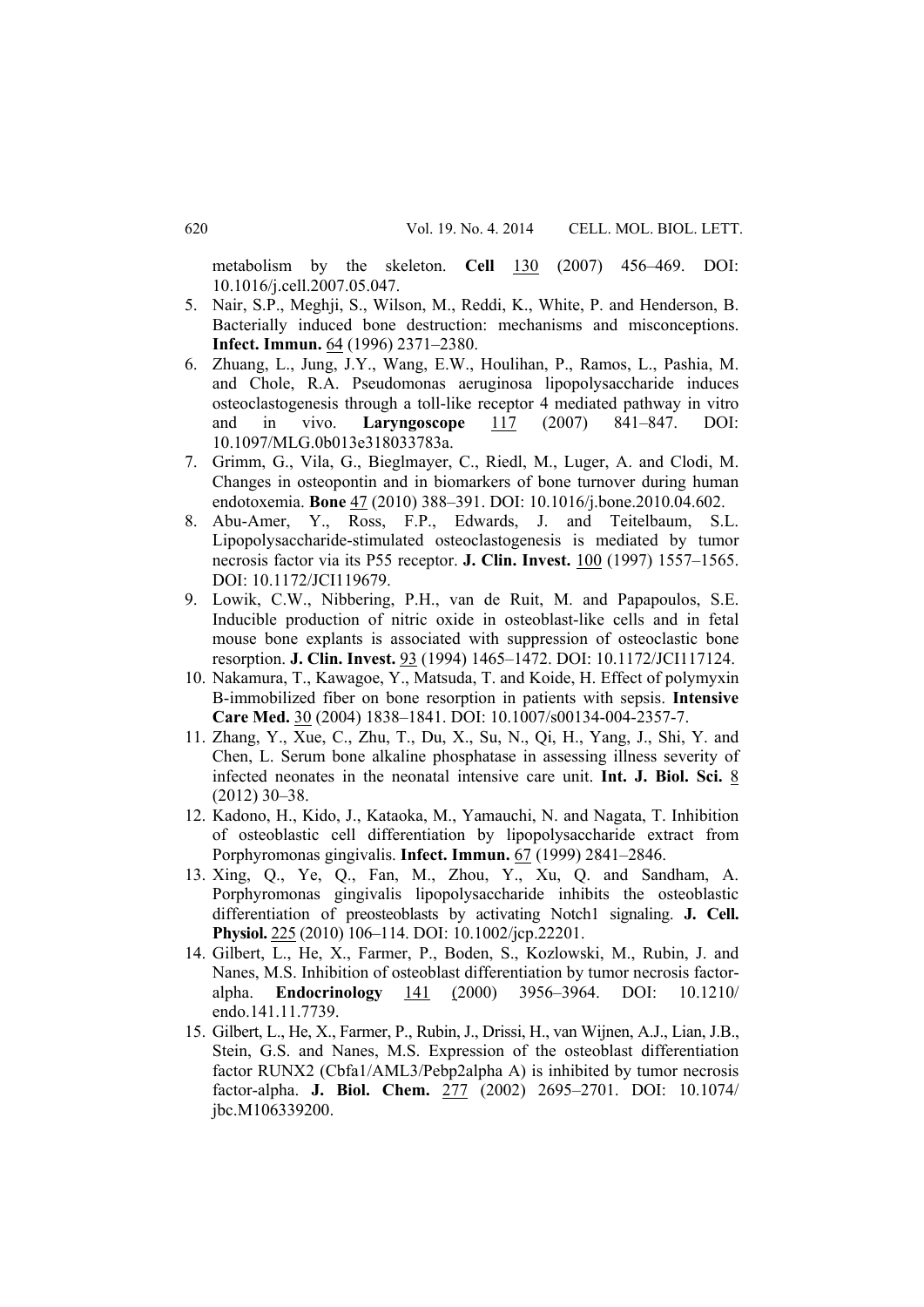- 16. Ding, J., Ghali, O., Lencel, P., Broux, O., Chauveau, C., Devedjian, J.C., Hardouin, P. and Magne, D. TNF-alpha and IL-1beta inhibit RUNX2 and collagen expression but increase alkaline phosphatase activity and mineralization in human mesenchymal stem cells. **Life Sci.** 84 (2009) 499–504. DOI: 10.1016/j.lfs.2009.01.013.
- 17. Smith, D.D., Gowen, M. and Mundy, G.R. Effects of interferon-gamma and other cytokines on collagen synthesis in fetal rat bone cultures. **Endocrinology** 120 (1987) 2494–2499. DOI: 10.1210/endo-120-6-2494.
- 18. Canalis, E. Interleukin-1 has independent effects on deoxyribonucleic acid and collagen synthesis in cultures of rat calvariae. **Endocrinology** 118 (1986) 74–81. DOI:10.1210/endo-118-1-74.
- 19. Centrella, M., McCarthy, T.L. and Canalis, E. Tumor necrosis factor-alpha inhibits collagen synthesis and alkaline phosphatase activity independently of its effect on deoxyribonucleic acid synthesis in osteoblast-enriched bone cell cultures. **Endocrinology** 123 (1988) 1442–1448. DOI: 10.1210/endo-123-3-1442.
- 20. Tsuboi, M., Kawakami, A., Nakashima, T., Matsuoka, N., Urayama, S., Kawabe, Y., Fujiyama, K., Kiriyama, T., Aoyagi, T., Maeda, K. and Eguchi, K. Tumor necrosis factor-alpha and interleukin-1beta increase the Fasmediated apoptosis of human osteoblasts. **J. Lab. Clin. Med.** 134 (1999) 222–231.
- 21. Christiansen, J.H., Coles, E.G. and Wilkinson, D.G. Molecular control of neural crest formation, migration and differentiation. **Curr. Opin. Cell. Biol.** 12 (2000) 719–724.
- 22. Zhang, H. and Bradley, A. Mice deficient for BMP2 are nonviable and have defects in amnion/chorion and cardiac development. **Development** 122 (1996) 2977–2986.
- 23. Wall, N.A. and Hogan, B.L. TGF-beta related genes in development. **Curr. Opin. Genet. Dev.** 4 (1994) 517–522.
- 24. Rosen, V. BMP2 signaling in bone development and repair. **Cytokine Growth Factor Rev.** 20 (2009) 475–480. DOI:10.1016/j.cytogfr. 2009.10.018.
- 25. Liu, T., Gao, Y., Sakamoto, K., Minamizato, T., Furukawa, K., Tsukazaki, T., Shibata, Y., Bessho, K., Komori, T. and Yamaguchi, A. BMP-2 promotes differentiation of osteoblasts and chondroblasts in Runx2-deficient cell lines. **J. Cell Physiol.** 211 **(**2007) 728–735. DOI: 10.1002/jcp.20988.
- 26. Zamurovic, N., Cappellen, D., Rohner, D. and Susa, M. Coordinated activation of notch, Wnt, and transforming growth factor-beta signaling pathways in bone morphogenic protein 2-induced osteogenesis. Notch target gene Hey1 inhibits mineralization and Runx2 transcriptional activity. **J. Biol. Chem.** 279 (2004) 37704–33715. DOI: 10.1074/jbc.M403813200.
- 27. Bedford, L., Walker, R., Kondo, T., van Cruchten, I., King, E.R. and Sablitzky, F. Id4 is required for the correct timing of neural differentiation. **Dev. Biol.** 280 (2005) 386–395. DOI: 10.1016/j.ydbio.2005.02.001.